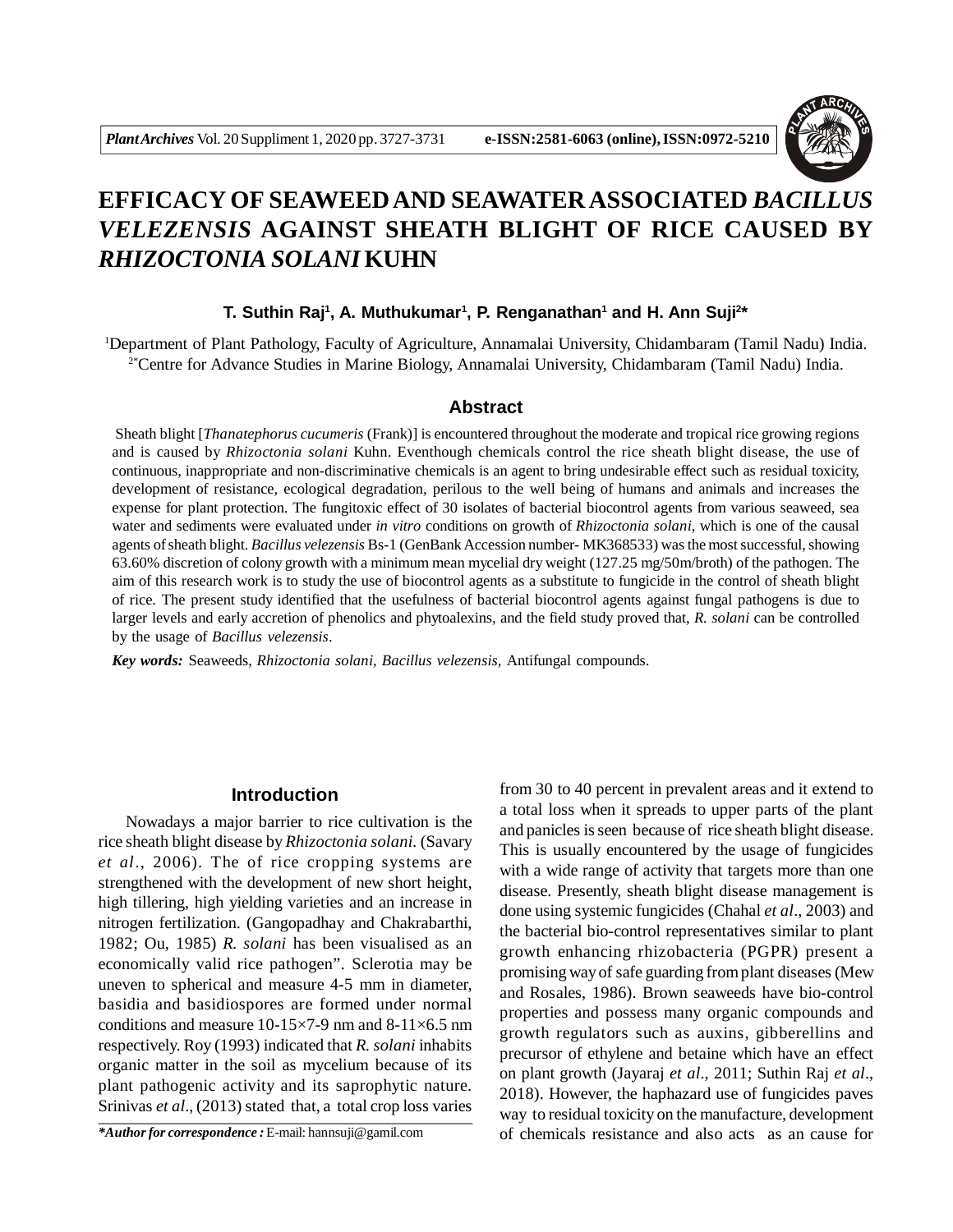environmental pollution and hence, there is an urgent need to develop alternative disease control procedures. Carling *et al*., (1990) and Bharathi *et al*., (2004) stated that a viable substitute to the use of chemical pesticide is felicitated by organic control of plant pathogens.

# **Materials and methods**

## **Isolation, maintenance and identification of** *R. solani*

The plants with representative signs of sheath blight disease were collected fresh from twenty traditional rice growing areas of Tamilnadu. The pathogens secluded from each of these localities formed one isolate of *R.solani.* The pathogen was isolated to potato dextrose agar (PDA) medium from diseased plants showing characteristic symptoms. The piece of the fruit with diseased symptoms was cut into small pieces, surface sterilized in 0.1% mercuricchloride solution for 30 seconds and then cleaned repeatedly with sterile distilled water and plated onto sterile PDA medium in 9 cm Petri dishes. The plates were incubated at room temperature  $(28 \pm 2^{\circ}C)$ for five days and then checked for fungal growth. Rangaswami, (1972) had found the use of single spore isolation technique be used to obtain a clean culture.

# **Evaluation of antagonistic bacteria against** *R.solani.*

# **Isolation of bacteria from seaweeds, seawater and sediments (Sutha** *et al***., 2011)**

In the present study, Different serial dilutions such as,  $10^{-1}$ ,  $10^{-2}$ ,  $10^{-3}$  and  $10^{-4}$  were prepared from the 10ml made-up samples of seaweeds and sediments and as well from 10ml of seawater samples. For each dilution, 100µl

| Table A: List of bacterium recorded from the samples of |                        |  |  |  |
|---------------------------------------------------------|------------------------|--|--|--|
|                                                         | seawater and sediments |  |  |  |

| S.             | <b>Place</b>  | <b>Bacterium</b>                                                         |                                                                          |  |  |  |  |
|----------------|---------------|--------------------------------------------------------------------------|--------------------------------------------------------------------------|--|--|--|--|
| No             |               | Seawater                                                                 | <b>Sediments</b>                                                         |  |  |  |  |
| 1              | Kanyakumari   | Bacillus cereus<br>Aeromonas<br>salmonicida<br>Lactobacillus<br>fermenti | Lactobacillus<br>fermenti                                                |  |  |  |  |
| $\overline{2}$ | Parangipettai | Aeromonas<br>hydrophila                                                  | Aeromonas<br>hydrophila                                                  |  |  |  |  |
| 3              | Cuddalore     | Aeromonas<br>salmonicida                                                 | Aeromonas<br>salmonicida                                                 |  |  |  |  |
| 4              | Thootukudi    | Lactobacillus<br>fermenti                                                | Aeromonas<br>hydrophila                                                  |  |  |  |  |
| 5              | Rameshwaram   | Bacillus subtilis<br>Aeromonas<br>salmonicida                            | Bacillus subtilis<br>Aeromonas<br>hydrophila<br>Aeromonas<br>salmonicida |  |  |  |  |

wash down was spread on to petri plates containing approximately 15 ml of 1.5% ZoBell marine agar. The plates were then incubated at  $25 \pm 2^{\circ}$ C and bacterial colonies with different morphology were selected up every 6h up to 4 days and marked on the fresh plates with ZoBell marine agar. Pure cultures of each isolates were long-established by subsequent restreaking. Then, they were chosen with unique codes and stored in glycerol suspension (glycerol/bacterial broth of 1:1 v/v) in Eppendorf tubes at -80°C for further analysis.

# **PCR amplification of fungal ITS region from** *Bacillus velezensis* **isolates**

The primers FIGS 1(Forward) and FIGS 2 (Reverse) were used to amplify the *Bacillus velezensis* species in different soil samples.

FIGS 1 - 5'- GTA AGC CGT CCT TCG CCT CG - 3' FIGS 2 - 5'- GCC ATA CTA TTG AAT TTT GC - 3'

The cocktail for the amplification was prepared in 0.2 ml PCR tubes as detailed below:

DNA 25 ng/ml 2.00µl dNTPs  $(2.5 \text{ mM})$  2.00 µl Forward Primer (30 picomole) 2.00 µl Reverse Primer (30 picomole) 2.00 µl  $10x$  assay buffer  $2.00 \mu l$ *Taq* polymerase (3 units/ $\mu$ I) 0.40  $\mu$ I Magnesium chloride 2.00 µl Sterile distilled H20 8.60 µl Total 20.00 µl

Then the 0.2 ml PCR tubes were placed on to a thermocycler (Agilent technologies) and the thermal cycler was programmed as follows:

Profile 1: 94°C for 1 min Initial denaturation

Profile 2: 94°C for 1min Denaturation

Profile 3: 58°C for 1min Annealing

Profile 4: 72°C for 1 min Extension

Profile 5: 72°C for 5 min Final extension

Profile 6: 4°C for infinity to hold the samples until attended

Profiles 2, 3 and 4 were programmed to run for 30 cycles. The amplified PCR products were run on 1.5% agarose gel in tris-borate buffer. The gel was stained with ethidium bromide, visualized on a UVtransilluminator and photographed in the gel documentation unit (Alpha Innotech Corp, USA).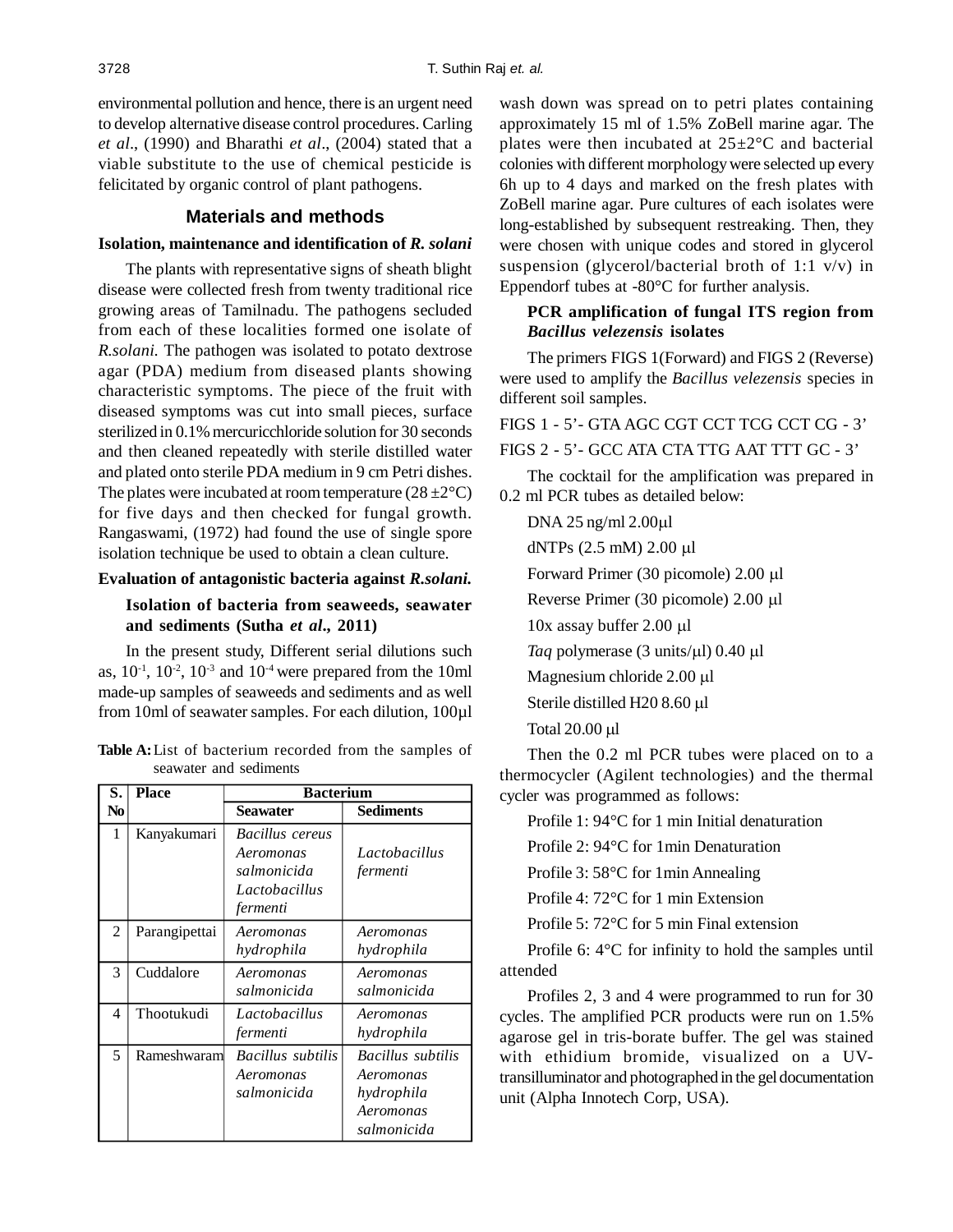# **Screening of marine bacterial isolates for antibiotic production**

According to the morphological, Gram's discoloration and biochemical individuality described in the Bergey's manual, 26 strains having up to 5 bacterial category were enunciated from different samples like seaweed, sediment and seawater and were assessed for antibiotics production. Bacteria grown-up in the medium developing reserve zone around the discs were measured as antibiotic producers. Thus 3 bacteria from 16 strains were observed as antibiotic producers and they were then taken up for further viewing against plant pathogens.

# **Dual culture**

*B. velezensis* was developed on nutrient agar (peptone -5g, meat extract – 1g, yeast extract 2g, sodium chloride- 5g, pH 7.0) medium. An 8 mm vigorously growing PDA culture disc of the pathogen was set aside on PDA medium in a sterilized petri dish at one side, 1.5 cm away from the edge of the plate, and incubated at a temperature of  $28 \pm 2$ °C. After forty eight hrs, actively growing 48-h-old cultures of the respective experimental bacteria were individually noticed on to average at the contrary side of the plate, 1.5 cm away from the edge of the plate. And at room temperature of  $(28 \pm 2^{\circ}C)$  the inoculated plates were incubated. Three replications were maintained for antagonist activity. Potato dextrose agar medium (PDA Medium) inoculated with the pathogen alone served as a control. After 8 days, the radial progress of the pathogen was seen and measured. The results were expressed as percent growth inhibition over control. The most effective isolates of *B. velezensis* were used for further study.

## **Mycelial dry weight**

PDA was prepared in 250 ml Erlenmeyer flasks and autoclaved. Culture filtrates of *Bacillus velezensis* at 10 ml were added to 40 ml broth in flask so as to get a final concentration of 20 per cent of the filtrate in broth. The broth was inoculated with 8mm culture disc of *R. solani* and incubated for 10 days at  $28 \pm 1$ <sup>o</sup>C. The control solution was the broth without the inclusion of filtrate. After the incubation period, on an earlier weighed filter paper, the mycelial mat was harvested and dried out at  $105\textdegree C$  for 12 h in a hot air oven and was cooled in desiccators. The mycelial weight was documented as mg/50 ml/broth.

# **Evaluation of** *Bacillus velezensis* **(MK368533) for the management of** *R.solani* **under field conditions**

A field trial was conducted at Department of Agronomy, Faculty of Agriculture, Annamalai University, Chidambaram during June to September 2018 to test the efficacy of *B. velezensis* against sheath blight disease. Trial was set in plots (33×13feet) laid out in a randomized block design. Thirty days old rice seedlings of var. ADT 36 was transplanted in cement carriages. *R. solani* was inoculated over the plant canopy by one gram rice hull/ rice grain, placed on basal leaves and closed with polythene bags on the  $20<sup>th</sup>$  day after transplanting. The below given treatment schedule was designed on the basis of the above phenomena. The cultivar ADT 36 was raised as per the Crop Production Guide (2017).

## **Treatment details**

T1 : Application of *Bacillus velezensis* (seed treatment)

- T2 : Application of *Bacillus velezensis* (prophylactic spray at 20, 40 and 60 DAT)
- $T_3$ :  $T_1 + T_2$
- $T_4$ : Seed treatment with mancozeb + spraying 50 and 75 DAT
- $T<sub>5</sub>$ : Control.

# **Disease Incidence**

The evaluation of sheath blight damage for rice plant was visualized on their  $30<sup>th</sup>$ ,  $50<sup>th</sup>$  and  $70<sup>th</sup>$  days after transplantation. The strength of sheath blight was calculated as per cent disease index (PDI) grade chart given by Ravinder Reddy (1982) and using the formula given by McKinney (1923) as described earlier.

### **Plant Growth Parameters**

Growth parameters *viz*., plant height, number of productive tillers, 1000 g weight, straw yield and grain yield were analyzed for the plants.

## **Experimental design and data analysis**

The experiments were conducted by completely randomized design (CRD) with three replications. The significant difference, if any, among the means were compared by the Duncan's multiple range test (DMRT). Whenever necessary, the data were distorted before statistical analysis following appropriate methods.

### **Results**

#### **Effect of Marine bacteria against** *R.solani*

The results of the screening of 10 isolates of bacteria against *R. solani* on PDA plates are given in Table 1. Among the *Bacillus* sp isolates *B. velezensis* Bv-1 was found to be the most effective against the test pathogen showing 63.60 per cent reservation of colony growth and minimum mean mycelial growth of pathogen (127.25). It was further followed by isolated *B. subtilis* showing 62.55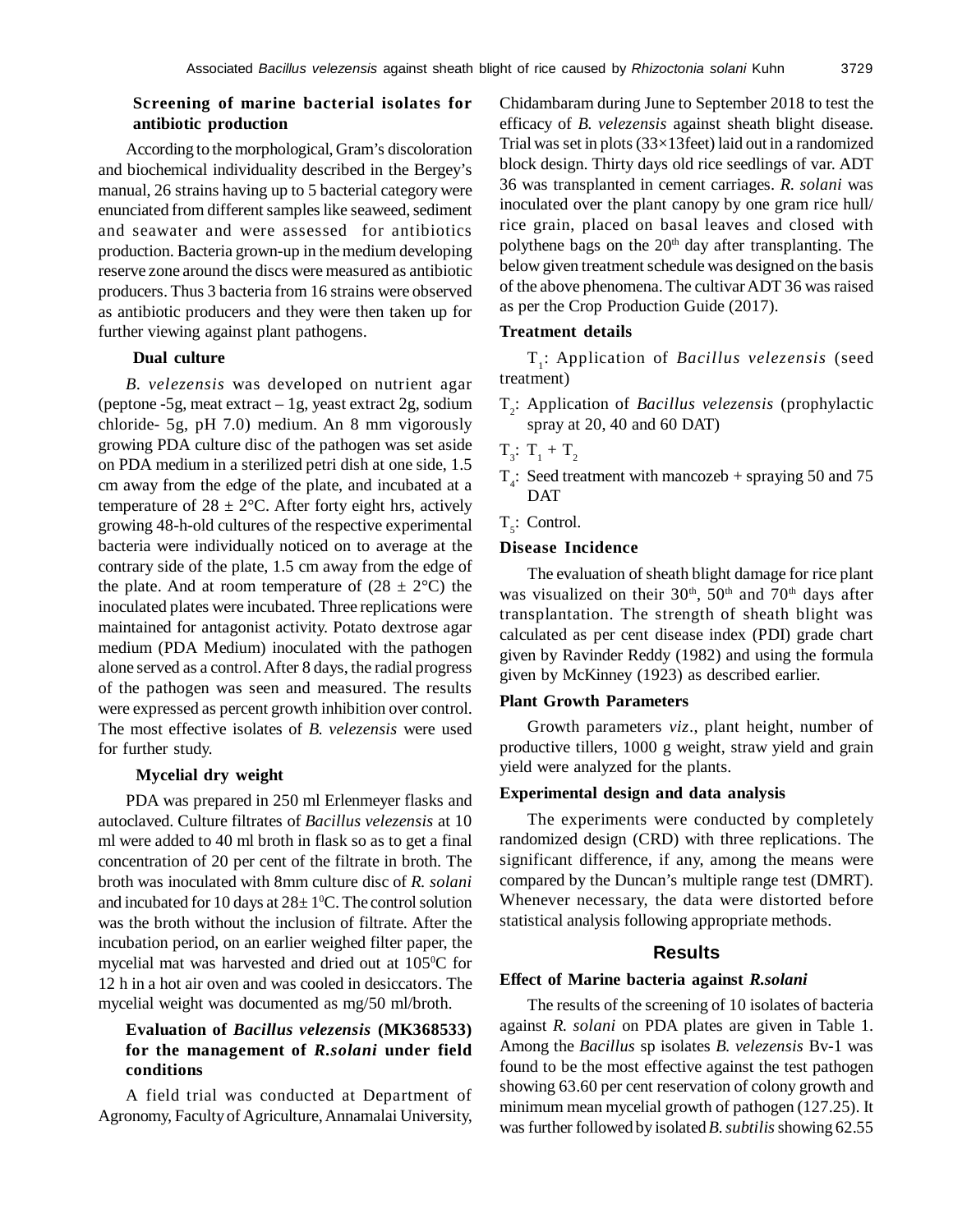| S.  | <b>Isolates</b>        | Linear growth (mm) |           | % Growth           | Mycelial dry weight (mg/50m/broth) |        |        |        |                     |
|-----|------------------------|--------------------|-----------|--------------------|------------------------------------|--------|--------|--------|---------------------|
| No. |                        | <b>Antagonist</b>  | R. solani | inhibition         | 10%                                | 20%    | 30%    | 40%    | Mean                |
|     | Bacillus velezensis    | 64.00              | 26.00     | $63.60^{\circ}$    | 216.00                             | 178.00 | 88.00  | 28.00  | $127.25^{\circ}$    |
| 2   | Bacillus subtilis      | 59.70              | 30.30     | $62.55^{b}$        | 226.00                             | 195.00 | 100.10 | 38.00  | 139.77 <sup>b</sup> |
| 3   | Bacillus cereus        | 58.50              | 31.50     | 61.11 <sup>b</sup> | 268.00                             | 220.00 | 118.00 | 50.00  | $164.00^{\circ}$    |
|     | Aeromonas salmonicida  | 54.50              | 35.50     | 60.66 <sup>c</sup> | 297.00                             | 223.00 | 136.00 | 52.00  | 177.00 <sup>c</sup> |
|     | Lactobacillus fermenti | 52.70              | 37.30     | 57.40 <sup>d</sup> | 323.00                             | 248.00 | 158.00 | 52.00  | $195.25^{\text{d}}$ |
| 6   | Control                |                    |           | 0.00 <sup>e</sup>  | 480.00                             | 480.00 | 480.00 | 480.00 | 480.00 <sup>e</sup> |

**Table 1:** Evaluation of various isolates of *Bacillus velezensis* against *R. solani* by dual culture technique

**\***Values in the column followed by common letters do not differ significantly by DMRT (P=0.05)

**Table 2:** Effect of *Bacillus velezensis* (Marine environmental bacteria) on Sheath blight incidence under field condition

| <b>Treatments</b>                                                                               | <b>Sheath</b><br>blight<br><i>incidence</i><br>on<br>30th DAT | %<br><b>Increase</b><br>over<br>control | <b>Sheath</b><br>blight<br><i>incidence</i><br>on<br>50th DAT | %<br><b>Increase</b><br>over<br>control | <b>Sheath</b><br>blight<br><i>incidence</i><br>on<br>70th DAT | %<br><b>Increase</b><br>over<br>control |
|-------------------------------------------------------------------------------------------------|---------------------------------------------------------------|-----------------------------------------|---------------------------------------------------------------|-----------------------------------------|---------------------------------------------------------------|-----------------------------------------|
| $T1$ - Application of<br>Bacillus velezensis<br>(Seed treatment)                                | 3.8 <sup>b</sup>                                              | 81                                      | 8.1 <sup>b</sup>                                              | 79                                      | 11.7 <sup>d</sup>                                             | 83                                      |
| $T_{2}$ - Application of<br>Bacillus velezensis<br>(prophylactic spray at<br>30, 50 and 70 DAT) | 3.4 <sup>b</sup>                                              | 84                                      | 7.3 <sup>b</sup>                                              | 81                                      | 10.9 <sup>d</sup>                                             | 84                                      |
| $T_{3} - T1 + T2$                                                                               | 2.3 <sup>a</sup>                                              | 88                                      | 6.6 <sup>a</sup>                                              | 83                                      | 8.3 <sup>a</sup>                                              | 88                                      |
| $T_{4}$ -Seed treatment with<br>$mancozeb + spraying,$<br>30 and 45 DAT                         | 2.6 <sup>a</sup>                                              | 86                                      | 7.0 <sup>a</sup>                                              | 82                                      | 10.2 <sup>b</sup>                                             | 85                                      |
| $T_{\epsilon}$ - Control                                                                        | $7.5^{\circ}$                                                 |                                         | 8.7 <sup>e</sup>                                              |                                         | 9.2 <sup>c</sup>                                              |                                         |

**\***Values in the column followed by common letters do not differ significantly by DMRT  $(P=0.05)$ .

**Table 3:** Effect of *Bacillus velezensis* (Marine environmental bacteria) on growth and yield attributes under greenhouse conditions

| <b>Treatments</b>                                                                                   | Mean<br>plant<br>height<br>(c <sub>m</sub> ) | Mean no.<br>οf<br>productive<br>tillers | Mean<br>1000q<br>weight | <b>Straw</b><br>yield<br>(ton/ha.) | Grain<br>yield<br>(g/plant) |
|-----------------------------------------------------------------------------------------------------|----------------------------------------------|-----------------------------------------|-------------------------|------------------------------------|-----------------------------|
| $T1$ - Application of<br>Bacillus velezensis<br>(Seed treatment)                                    | $83.50^{\circ}$                              | 12 <sup>e</sup>                         | 18 <sup>d</sup>         | $5.40^{\circ}$                     | 26 <sup>d</sup>             |
| $T_{2}$ - Application of <i>Bacillus</i><br>velezensis (prophylactic spray<br>at 30, 50 and 70 DAT) | $76.90^{\circ}$                              | 10 <sup>f</sup>                         | 16 <sup>d</sup>         | 4.00 <sup>c</sup>                  | 23e                         |
| $T_{2} - T1 + T2$                                                                                   | 95.47 <sup>a</sup>                           | 14 <sup>a</sup>                         | 25 <sup>a</sup>         | 8.72 <sup>a</sup>                  | 35 <sup>a</sup>             |
| $T_{4}$ -Seed treatment with<br>mancozeb $+$ spraying, 30 and<br>45 DAT                             | 92.13 <sup>a</sup>                           | 14 <sup>c</sup>                         | $22^{\mathrm{a}}$       | 8.00 <sup>a</sup>                  | 34 <sup>b</sup>             |
| $T_{\epsilon}$ - Control                                                                            | 74.00 <sup>d</sup>                           | 10 <sup>f</sup>                         | 12 <sup>e</sup>         | $4.55$ <sup>f</sup>                | 18 <sup>e</sup>             |

**\***Values in the column followed by common letters do not differ significantly by DMRT  $(P=0.05)$ .

per cent reservation and minimum mean mycelial growth (139.75) which were statistical on par with each other. A minimum growth inhibition (57.40)

and minimum mycelial growth of the pathogen was found by the usage of the isolate *Lactobacillus ferment.* All the isolates significantly minimized the mycelial growth of the pathogen over the control.

# **Mycelial Growth**

The mycelial growth of the pathogen was experimented against bioinoculants at 10, 20, 30 and 40 per cent concentrations. Among them, *B. velezensis* isolated was significantly plummeting the growth of mycelium at 216.00, 178.00, 88.00 and 28.00 mg/50ml broth respectively. It was followed by *B. subtilis* isolated with 226.00, 195.00, 100.10 and 38.00 36 mg/50ml broth. All the isolates significantly reduced the mycelia growth of the pathogen over the control (Table 1). Hence the superior isolate, *B. velezensis* was used for the then studies.

# **Effect of** *B. velezensis* **on incidence of sheath blight under field conditions**

From the results (Table 2) it can be identified that the use of *B. velezensis* (seed treatment + prophylactic spray at 20, 40 and 60 DAT)  $(T_3)$  significantly has minimised the incidence of sheath blight at 30, 50 and 70 days after transplanting as compared to the other forms of treatments. This was followed by the treatment of Mancozeb (seed treatment + prophylactic spraying 30 and 45 DAT)  $(T_4)$ .

**Effect of** *Bacillus velezensis* **and mancozeb on growth and yield of** *R. solani* **under field condition**